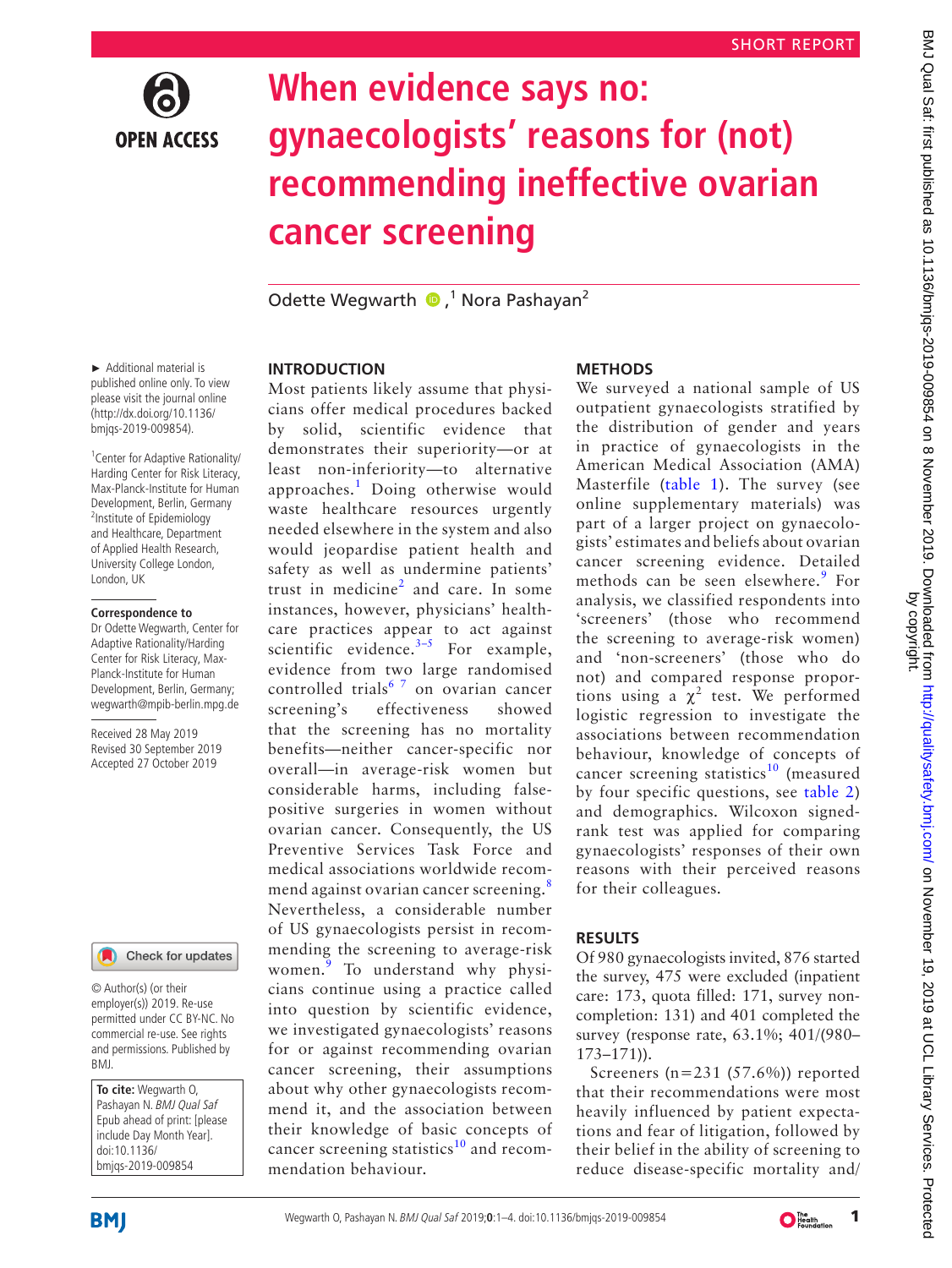<span id="page-1-0"></span>**Table 1** Distribution of demographic characteristics of the survey sample, compared with the AMA Masterfile for gender and years in practice

|                                            | <b>Sample</b><br>$(N=401)$ | <b>AMA</b><br><b>Masterfile</b> |
|--------------------------------------------|----------------------------|---------------------------------|
|                                            | No. (%)                    | $\frac{0}{6}$ *                 |
| Female                                     | 196 (48.9)                 | 49                              |
| Age                                        |                            |                                 |
| <30                                        | 1(0.2)                     |                                 |
| $30 - 39$                                  | 70 (17.5)                  |                                 |
| $40 - 49$                                  | 101(25.2)                  |                                 |
| $50 - 59$                                  | 111(27.7)                  |                                 |
| $\geq 60$                                  | 118 (29.4)                 |                                 |
| Years in practice                          |                            |                                 |
| <10                                        | 72 (18.0)                  | 18.0                            |
| $10 - 19$                                  | 96 (23.9)                  | 24.0                            |
| $20 - 29$                                  | 96 (23.9)                  | 24.0                            |
| >30                                        | 136 (33.9)                 | 34.0                            |
| Divided clinical time                      |                            |                                 |
| Exclusively outpatient                     | 48 (12.0)                  |                                 |
| Mostly outpatient                          | 353 (88.0)                 |                                 |
| Clinical specialty                         |                            |                                 |
| Gynaecology/obstetrics                     | 311 (77.6)                 |                                 |
| Gynaecology                                | 90 (22.4)                  |                                 |
| Working status/practice type               |                            |                                 |
| Actively working/mainly office-<br>based   | 364 (90.8)                 |                                 |
| Actively working/mainly hospital-<br>based | 37(9.2)                    |                                 |

\*Percentages are rounded and may not total 100.

or incidence ([table](#page-2-1) 2). In contrast, non-screeners'  $(n=170 (42.4%)$ ) recommendations were mainly influenced by current guidelines and concerns about the harms of screening (eg, overdiagnosis)—aspects that played minor roles for screeners  $(p<0.001)$ . Screeners further assumed that a larger proportion of colleagues recommend the screening than did non-screeners (Mean 42.2% (SD 25.5) vs 13.6%  $(13.1)$ ,  $p < 0.001$ ) and for similar reasons, with one exception: screeners believed their colleagues were more often influenced by financial interests than they themselves were  $(14.3\% \text{ vs } 3.5\%, \text{ p} < 0.001).$ Screeners nevertheless thought financial interests to be the least likely reason for their colleagues to recommend the screening, whereas non-screeners considered financial interests to be the most relevant reason for colleagues to recommend it (14.3% vs  $43.5\%$ ,  $p < 0.001$ ).

In univariate analysis, gynaecologists' knowledge of concepts of cancer screening statistics was significantly associated with all listed reasons for recommending the screening  $(p<0.001)$  except fear of litigation and conflicts of interest. In adjusted multivariate analysis—accounting for fear of litigation and conflicts of interest, both already known

to negatively influence physicians' evidence-based advice $11^{12}$ —we found that gynaecologists' recommendations were independently associated with their knowledge of cancer screening statistics and fear of litigation, but not with conflicts of interests. With knowledge of cancer screening statistics being the strongest predictor, the odds of a gynaecologist both answering 75% or more of the statistical concept questions correctly and being a non-screener was nearly four times higher than that of a gynaecologist answering 50% or less of questions correctly (OR 3.58, 95% CI 2.28 to 5.65; p≤0.001) (regression table; see [online supplemen](https://dx.doi.org/10.1136/bmjqs-2019-009854)[tary materials](https://dx.doi.org/10.1136/bmjqs-2019-009854)).

### **Discussion**

Gynaecologists who recommend ovarian cancer screening—which is neither justified by evidence nor supported by medical associations—followed some of the same reasoning (eg, fear of litigation) that has been observed in other clinical settings. $^{13}$  $^{13}$  $^{13}$ Our study uncovers an additional mechanism behind this potentially harmful behaviour: misconceiving basic concepts of cancer screening statistics. Physicians who wrongly believe that detecting more cancers or a higher proportion of early-stage cancers proves that screening saves lives are more likely to overvalue screening's benefits and undervalue its harms, and they are also more likely to struggle to accept contradicting evidence and to adequately address patients' medically undue wishes or unwarranted fears. Believing that most colleagues act and think the same may further undermine essential progress towards practising evidence-based care.

The fact that our survey has been done with US gynaecologists may have influenced our results, and generalisability might thus be limited. Particularly the problem of malpractice litigation is a phenomenon mainly reported for the US healthcare system, with gynaecologists belonging to one of the disciplines most susceptible to it.<sup>[14](#page-3-8)</sup> With respect to knowledge of concepts of cancer screening statistics, however, previous studies in populations from various countries found that a considerable number of physicians are misled by relative as opposed to absolute risk formats,<sup>15-19</sup> have difficulty calculating the positive predictive value of tests $20-23$  or perceive cancer screening statistics as challenging.<sup>10 24</sup> This suggests that the issue is not restricted to our survey population but is instead universal.

Our survey therefore calls on the medical community to improve how medical statistics is taught and learnt in medical schools and continuing medical education. A critical number of statistically literate physicians will not resolve all healthcare problems,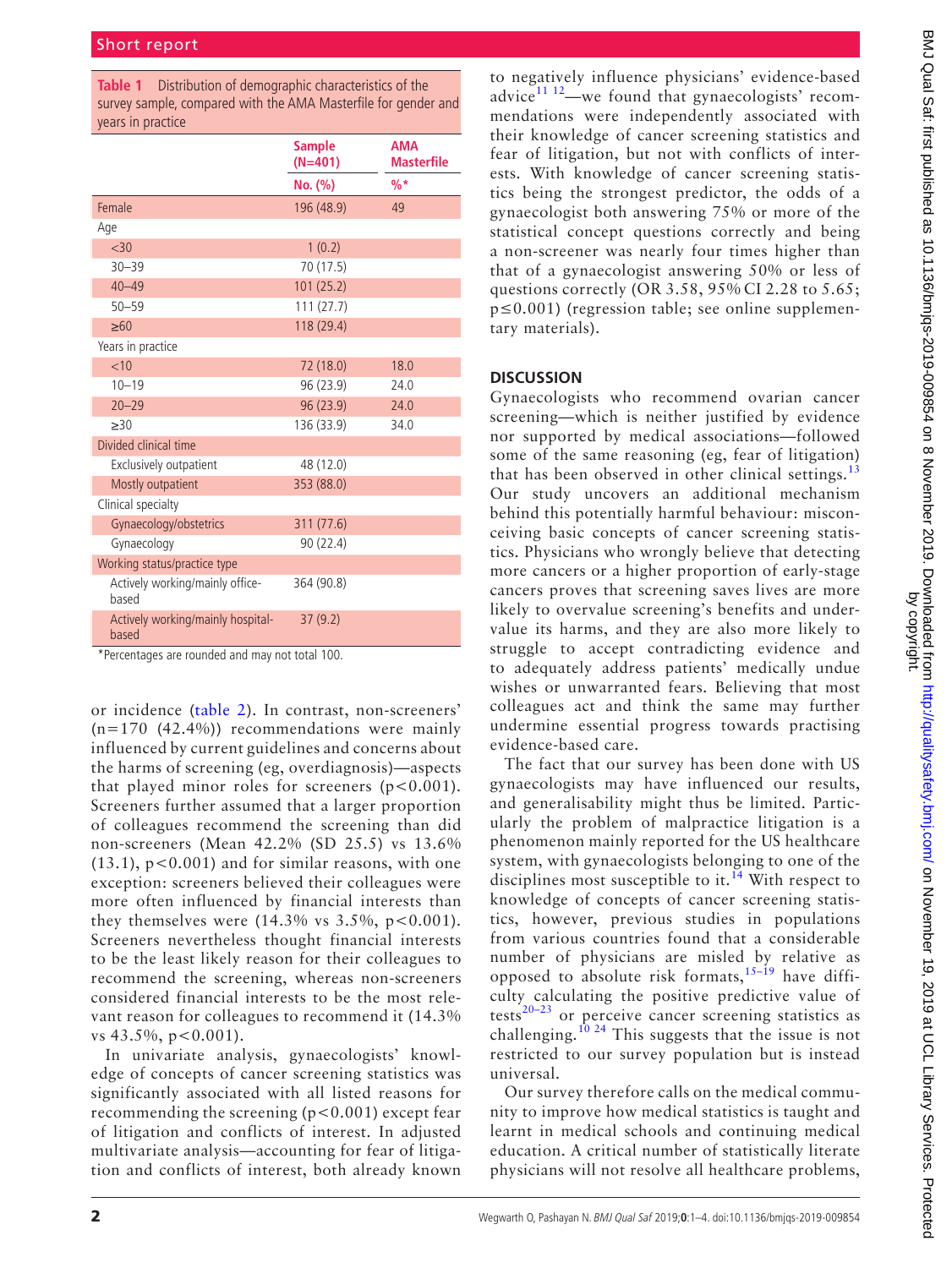<span id="page-2-1"></span>**Table 2** US gynaecologists' reasons for or against recommending ovarian cancer screening, their assumptions about why other gynaecologists recommend it, and their knowledge of concepts of cancer screening statistics

|                                                                                                                                                    | Number of gynaecologists providing the<br>respective response (%) |                                  |          |  |  |
|----------------------------------------------------------------------------------------------------------------------------------------------------|-------------------------------------------------------------------|----------------------------------|----------|--|--|
|                                                                                                                                                    | <b>Screener</b><br>$n = 231$                                      | <b>Non-screener</b><br>$n = 170$ | P value* |  |  |
| Which of the following reasons influence your decision to recommend/not recommend ovarian cancer screening to average-risk<br>women?               |                                                                   |                                  |          |  |  |
| Reduced ovarian cancer mortality due to the screening                                                                                              | 106 (45.9)                                                        | 41(24.1)                         | < 0.001  |  |  |
| Reduced ovarian cancer incidence due to the screening                                                                                              | 79 (34.2)                                                         | 23(13.5)                         | < 0.001  |  |  |
| Concerns about the screening's harms (eq, false alarms, overdiagnosis)                                                                             | 48 (20.8)                                                         | 157 (92.4)                       | < 0.001  |  |  |
| Fear of litigation if no screening is done and cancer develops later on                                                                            | 155(67.1)                                                         | 78 (45.9)                        | < 0.001  |  |  |
| Screening is financially lucrative                                                                                                                 | 8(3.5)                                                            | 9(5.3)                           | 0.454    |  |  |
| Current quideline recommendations of accredited medical associations                                                                               | 41(17.7)                                                          | 149 (87.6)                       | < 0.001  |  |  |
| Expectation of patients to offer everything in the fight against cancer                                                                            | 163(70.6)                                                         | 13(7.6)                          | < 0.001  |  |  |
| In your opinion, which of the following reasons contribute to your colleagues recommending ovarian cancer screening to average-risk<br>women?      |                                                                   |                                  |          |  |  |
| Reduced ovarian cancer mortality due to the screening                                                                                              | 107 (46.3)                                                        | 30(17.6)                         | < 0.001  |  |  |
| Reduced ovarian cancer incidence due to the screening                                                                                              | 59(25.5)                                                          | 26(15.3)                         | 0.059    |  |  |
| Concerns about the screening's harms (eg, false alarms, overdiagnosis)                                                                             | 39 (16.9)                                                         | 7(4.6)                           | < 0.001  |  |  |
| Fear of litigation if no screening is done and cancer develops later on                                                                            | 121(52.4)                                                         | 94(61.4)                         | 0.093    |  |  |
| Screening is financially lucrative                                                                                                                 | 33 (14.3)                                                         | 74 (43.5)                        | < 0.001  |  |  |
| Current quideline recommendations of accredited medical associations                                                                               | 44 (19.0)                                                         | 12(7.2)                          | 0.003    |  |  |
| Expectation of patients to offer everything in the fight against cancer                                                                            | 167(72.3)                                                         | 72 (42.4)                        | < 0.001  |  |  |
| Knowledge of concepts of cancer screening statistics: which of the following proves that a cancer screening test saves lives from<br>cancer death? |                                                                   |                                  |          |  |  |
| Increased 5-year survival rate in the screened group (incorrect)t                                                                                  | 169 (73.2)                                                        | 106(62.4)                        | 0.023    |  |  |
| Increased incidence of cancer in screened group (incorrect)#                                                                                       | 111(48.1)                                                         | 33(19.4)                         | < 0.001  |  |  |
| Detection of more early-stage cancers in the screened group (incorrect)§                                                                           | 152 (65.8)                                                        | 73 (42.9)                        | < 0.001  |  |  |
| Reduced mortality rate in the screened group (correct)¶                                                                                            | 184 (79.7)                                                        | 137 (80.6)                       | 0.900    |  |  |

\*P values are derived from  $\chi^2$  analysis.

†5-year survival in the screening group always increases because detection by screening (rather than later detection by symptoms) advances the time of diagnosis, known as lead time. Thus, the 5-year survival rate with screening can be better regardless of whether or not the screening test actually saves lives.

‡A screening test is only effective if the additional number of detected cancer cases translates into prevented cancer deaths. Simply detecting more cases of cancer cases in the screening group as compared with the non-screening group without a reduction in cancer mortality suggests the occurrence of overdiagnosis and overtreatment.

§Detecting more early-stage cancer cases in the screening group as compared with the non-screening group is also no proof that the cancer screening works if there is no equivalent reduction in cancer mortality. If finding more cancers earlier and therefore starting treatment earlier is indeed effective, then cancer mortality should also be reduced in the screening group.

¶Reduced mortality within the screening group in a randomised trial is the only valid evidence that lives are saved due to the screening. The reason for this is the way in which mortality rates are calculated. Whereas the calculation of survival rates is based only on those people diagnosed with cancer, the calculation of mortality rates is based on all people in the study arms, which makes the statistic robust against biases such as lead time bias.

### but will promote greater patient safety and more evidence-based care.

**Contributors** OW had full access to all of the data in the study and takes responsibility for the integrity of the data and the accuracy of the data analysis. Study concept and design: OW. Obtaining funding: OW. Acquisition, analysis and interpretation of data: OW, NP. Drafting the manuscript: OW. Critical revision of the manuscript: OW, NP. Statistical expertise: OW, NP. Study supervision: OW, NP.

**Competing interests** None declared.

**Patient consent for publication** Not required.

**Ethics approval** The study was approved by the institutional review board of the Max-Planck-Institute for Human Development, Berlin (Germany).

**Provenance and peer review** Not commissioned; externally peer reviewed.

**Data availability statement** All data relevant to the study are included in the article.

**Open access** This is an open access article distributed in accordance with the Creative Commons Attribution Non Commercial (CC BY-NC 4.0) license, which permits others to distribute, remix, adapt, build upon this work noncommercially, and license their derivative works on different terms, provided the original work is properly cited, appropriate credit is given, any changes made indicated, and the use is noncommercial. See: [http://creativecommons.org/licenses/by-nc/4.](http://creativecommons.org/licenses/by-nc/4.0/)  $0/$ .

#### **ORCID iD**

Odette Wegwarth<http://orcid.org/0000-0003-0885-2673>

### **References**

<span id="page-2-0"></span>1 Wegwarth O, Wagner GG, Gigerenzer G. Can facts trump unconditional trust? Evidence-based information halves the by copyright.